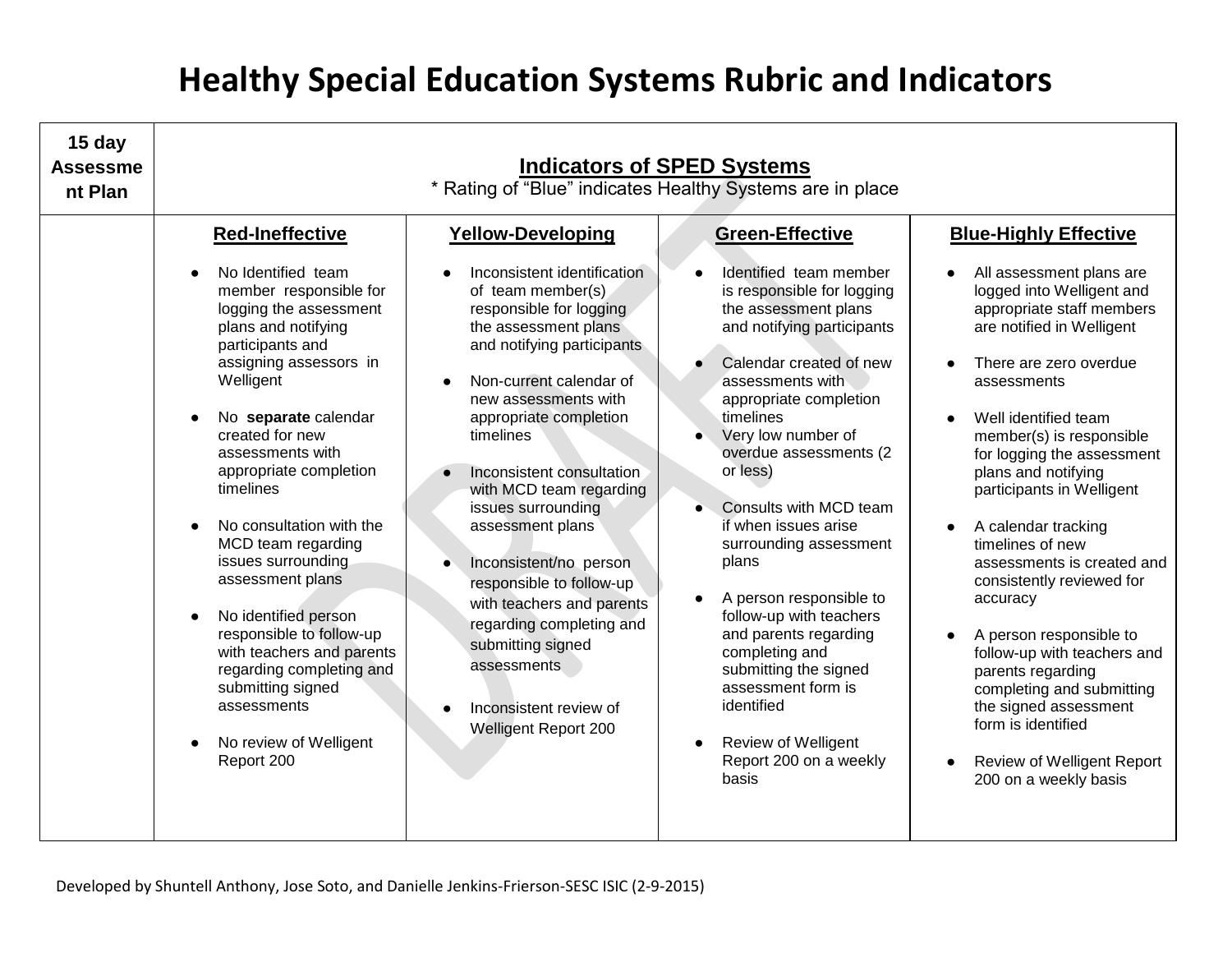| <b>Overdue</b><br>* Rating of "Blue" indicates Healthy Systems are in place<br><b>IEPs</b>                                                                                                                                                                                                                                                                                                                                                                                                                                                                                                                                                                                                                                                                                                                                                                                                                                                                                                                                                                                                                                                                                                                                                                                                                                                                                                                                                                                                                                                                                                                                                                                                                                                                                                                                                                                                                                                                                                                                                                                                                                                        | <b>Indicators of SPED Systems</b> |  |  |  |
|---------------------------------------------------------------------------------------------------------------------------------------------------------------------------------------------------------------------------------------------------------------------------------------------------------------------------------------------------------------------------------------------------------------------------------------------------------------------------------------------------------------------------------------------------------------------------------------------------------------------------------------------------------------------------------------------------------------------------------------------------------------------------------------------------------------------------------------------------------------------------------------------------------------------------------------------------------------------------------------------------------------------------------------------------------------------------------------------------------------------------------------------------------------------------------------------------------------------------------------------------------------------------------------------------------------------------------------------------------------------------------------------------------------------------------------------------------------------------------------------------------------------------------------------------------------------------------------------------------------------------------------------------------------------------------------------------------------------------------------------------------------------------------------------------------------------------------------------------------------------------------------------------------------------------------------------------------------------------------------------------------------------------------------------------------------------------------------------------------------------------------------------------|-----------------------------------|--|--|--|
| <b>Red-Ineffective</b><br><b>Yellow-Developing</b><br><b>Green-Effective</b><br><b>Blue-Highly Effective</b><br>No Identified person<br>Identified person(s)<br>Identified person<br>$\bullet$<br>Inconsistent/Ineffective<br>responsible for<br>responsible for<br>responsible for calendaring<br>person responsible for<br>IEP's and reviewing<br>calendaring IEP's and<br>calendaring IEP's and<br>calendaring IEP's and<br>reviewing timelines for<br>reviewing timelines for<br>timelines for scheduling on<br>reviewing timelines for<br>scheduling<br>scheduling<br>a daily basis<br>scheduling<br>Some consultation with<br>Weekly consultation with<br>No consultation with the<br>Infrequent consultation<br>the MCD team to determine<br>the MCD team to<br>MCD team to determine<br>with the MCD team to<br>determine the supports<br>the supports necessary to<br>the supports necessary to<br>determine the supports<br>ensure timely completion of<br>necessary to ensure<br>ensure timely completion<br>necessary to ensure<br>IEP's<br>timely completion of IEP's<br>of IEP's<br>timely completion of IEP's<br>Identified person(s) to<br>Identified person(s) to<br>No identified person to<br>Inconsistent/Ineffective<br>monitor the completion of<br>monitor the completion of<br>monitor the completion of<br>person identified to<br>IEP's, IEP meeting<br>IEP's, IEP meeting<br>IEP's, IEP meeting<br>monitor the completion of<br>schedules, attaining<br>schedules, attaining<br>schedules, attaining<br>IEP's, IEP meeting<br>parent/guardian<br>parent/guardian<br>parent/guardian<br>schedules, attaining<br>signature(s) weekly using<br>signature(s)<br>signature(s)<br>parent/guardian<br>the Welligent 200/201<br>signature(s)<br>Identified person to<br>report<br>No identified person to<br>ensure sub-coverage is<br>ensure sub-coverage is<br>Inconsistent/ineffective<br>available and ready<br>· Identified person to create a<br>available and ready<br>person responsible for<br>shared schedule to ensure<br>ensuring sub-coverage is<br>sub-coverage is available<br>available and ready<br>and ready |                                   |  |  |  |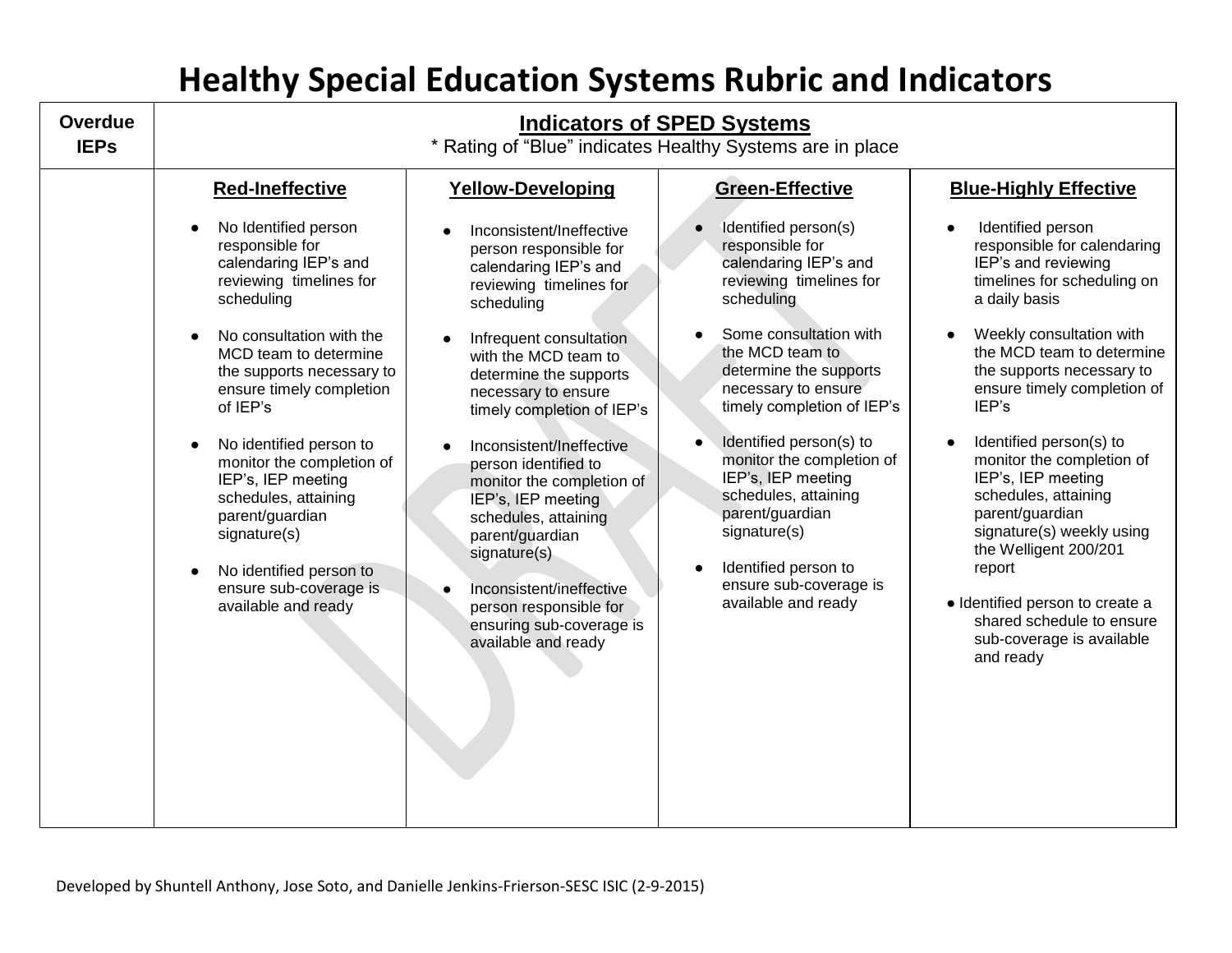| <b>RSP</b><br><b>Tracking</b> | <b>Indicators of SPED Systems</b><br>* Rating of "4" indicates Healthy Systems are in place                                                                                                                                                                                                                                                                                                                                                                                                                                                                                                                                         |                                                                                                                                                                                                                                                                                                                                                                                                                                                                                                                                                                                                                                                                             |                                                                                                                                                                                                                                                                                                                                                                                                                                                                                                                                                                                                                                                           |                                                                                                                                                                                                                                                                                                                                                                                                                                                                                                                                                                                                                                                                                                                                                                                                            |
|-------------------------------|-------------------------------------------------------------------------------------------------------------------------------------------------------------------------------------------------------------------------------------------------------------------------------------------------------------------------------------------------------------------------------------------------------------------------------------------------------------------------------------------------------------------------------------------------------------------------------------------------------------------------------------|-----------------------------------------------------------------------------------------------------------------------------------------------------------------------------------------------------------------------------------------------------------------------------------------------------------------------------------------------------------------------------------------------------------------------------------------------------------------------------------------------------------------------------------------------------------------------------------------------------------------------------------------------------------------------------|-----------------------------------------------------------------------------------------------------------------------------------------------------------------------------------------------------------------------------------------------------------------------------------------------------------------------------------------------------------------------------------------------------------------------------------------------------------------------------------------------------------------------------------------------------------------------------------------------------------------------------------------------------------|------------------------------------------------------------------------------------------------------------------------------------------------------------------------------------------------------------------------------------------------------------------------------------------------------------------------------------------------------------------------------------------------------------------------------------------------------------------------------------------------------------------------------------------------------------------------------------------------------------------------------------------------------------------------------------------------------------------------------------------------------------------------------------------------------------|
|                               | 1-Ineffective<br>No teachers service<br>track in Welligent at<br>85% or above as                                                                                                                                                                                                                                                                                                                                                                                                                                                                                                                                                    | 2-Developing<br>Few teachers service<br>track in Welligent at 85%<br>or above as determined                                                                                                                                                                                                                                                                                                                                                                                                                                                                                                                                                                                 | 3-Effective<br>Most teachers service<br>track in Welligent at 85%<br>or above as determined                                                                                                                                                                                                                                                                                                                                                                                                                                                                                                                                                               | 4-Highly Effective<br>All teachers service track in<br>Welligent at 85% or above as<br>determined by the Welligent                                                                                                                                                                                                                                                                                                                                                                                                                                                                                                                                                                                                                                                                                         |
|                               | determined by the<br>Welligent SER 310 or<br>311 report<br>School/class schedule<br>impairs the ability of<br>teachers to have<br>appropriate time to<br>service track in<br>Welligent (auxiliary<br>periods, coaching,<br>other teaching<br>assignments, other<br>assignments unrelated<br>to an RSP teacher)<br>No identified school<br>wide system that<br>teachers use to service<br>track and input data<br>into Welligent (use of<br>conference period,<br>before/after school)<br>No structured and<br>monitored schedule for<br>the paraprofessional to<br>support service delivery<br>No identified practice<br>created by | by the Welligent SER<br>310 or 311 report<br>School/class schedule<br>impairs the ability of<br>teachers to have<br>appropriate time to<br>service track in Welligent<br>(auxiliary periods,<br>coaching, other teaching<br>assignments, other<br>assignments unrelated<br>to an RSP teacher)<br>Inconsistent or individual<br>system(s) that teachers<br>use to service track and<br>input data into Welligent<br>(use of conference<br>period, before/after<br>school)<br>Poorly structured and<br>monitored schedule for<br>the paraprofessional to<br>support service delivery<br>Inconsistent practice<br>created by<br>administration to monitor<br>service tracking. | by the Welligent SER 310<br>or 311 report<br>School/class schedule<br>supports the ability of<br>teachers to have<br>appropriate time to<br>service track in Welligent<br>(Few auxiliary periods,<br>coaching, other teaching<br>assignments, other<br>assignments unrelated to<br>an RSP teacher<br>Identified school wide<br>system that teachers use<br>to service track and input<br>data into Welligent (use<br>of conference period,<br>before/after school)<br>Structured and monitored<br>schedule for the<br>paraprofessional to<br>support service delivery<br>Identified practice created<br>by administration to<br>monitor service tracking. | SER 310 or 311 report<br>School/class schedule<br>supports the ability of teachers<br>and paraprofessionals to have<br>appropriate time and flexibility<br>to service track and input data<br>in Welligent (NO auxiliary<br>periods, coaching, other<br>teaching assignments, other<br>assignments unrelated to an<br>RSP teacher)<br>Identified and documented<br>school wide system that<br>teachers use to service track<br>and input data into Welligent<br>(use of conference period,<br>before/after school)<br>Shared, structured and<br>monitored schedule for<br>paraprofessional to support<br>service delivery/tracking<br>Weekly monitoring of the<br>Welligent SER 311 report by<br>administration and Welligent<br>SER 310 report by teachers to<br>monitor service tracking in<br>Welligent |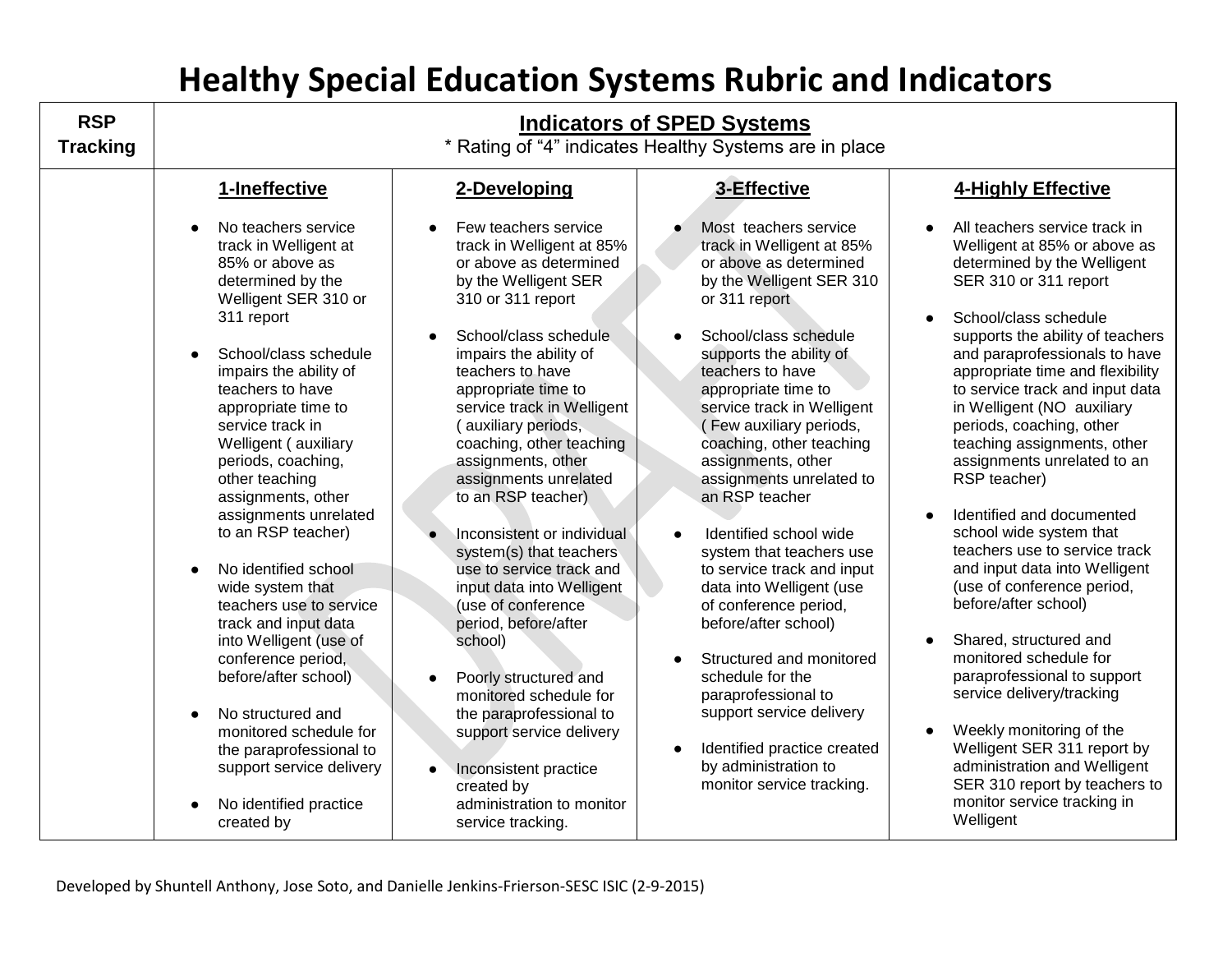|       | administration to<br>monitor service<br>tracking.                                                                                                                                                                                                                                                                                                                                                                                                                         |                                                                                                                                                                                                                                                                                                                                                                                                                                                                                                                                   |                                                                                                                                                                                                                                                                                                                                                                                                                                                                                                                                              |                                                                                                                                                                                                                                                                                                                                                                                                                                                                                                                                                                                                                                                                                                    |
|-------|---------------------------------------------------------------------------------------------------------------------------------------------------------------------------------------------------------------------------------------------------------------------------------------------------------------------------------------------------------------------------------------------------------------------------------------------------------------------------|-----------------------------------------------------------------------------------------------------------------------------------------------------------------------------------------------------------------------------------------------------------------------------------------------------------------------------------------------------------------------------------------------------------------------------------------------------------------------------------------------------------------------------------|----------------------------------------------------------------------------------------------------------------------------------------------------------------------------------------------------------------------------------------------------------------------------------------------------------------------------------------------------------------------------------------------------------------------------------------------------------------------------------------------------------------------------------------------|----------------------------------------------------------------------------------------------------------------------------------------------------------------------------------------------------------------------------------------------------------------------------------------------------------------------------------------------------------------------------------------------------------------------------------------------------------------------------------------------------------------------------------------------------------------------------------------------------------------------------------------------------------------------------------------------------|
| LRE % | <b>Indicators of SPED Systems</b><br>* Rating of "4" indicates Healthy Systems are in place                                                                                                                                                                                                                                                                                                                                                                               |                                                                                                                                                                                                                                                                                                                                                                                                                                                                                                                                   |                                                                                                                                                                                                                                                                                                                                                                                                                                                                                                                                              |                                                                                                                                                                                                                                                                                                                                                                                                                                                                                                                                                                                                                                                                                                    |
|       | 1-Ineffective<br>No identified times for<br>integration (electives,<br>passporting, mixing) on<br>the master schedule<br>Teachers do not<br>understand how to<br>input the appropriate<br>minutes based on the<br>students schedule on<br>Welligent<br>Adaptations to foster<br>integration have not<br>been identified on the<br>master schedule<br>The 220 report is not<br>run periodically to<br>review the percentage<br>of students outside of<br>special education | 2-Developing<br>The school has<br>examined the master<br>schedule to identify<br>times for integration<br>(electives, passporting,<br>mixing)<br>The school has ensured<br>that teachers understand<br>how to write in the<br>appropriate minutes<br>based on the student<br>schedules<br>The school has<br>determined if the master<br>schedule requires some<br>adaptations for<br>integration<br>The school runs the 220<br>report periodically to<br>review the percentage of<br>students outside of<br>special education and | 3-Effective<br>The school has examined<br>the master schedule and<br>identified times for<br>integration (electives,<br>passporting, mixing)<br>Some teachers co-teach<br>and collaborate with<br>weekly scheduled<br>planning time<br>The school has ensured<br>that teachers understand<br>how to input the<br>appropriate minutes<br>based on the student<br>schedules<br>The school has<br>determined the<br>adaptations required on<br>the master schedule that<br>will support the<br>integration of a group of<br><b>SDC</b> students | 4-Highly Effective<br>The school participates in full<br>integration or for the maximum<br>integration time for all students<br>All teachers co-teach and<br>collaborate with weekly<br>scheduled planning time<br>All teachers understand how<br>to input the appropriate<br>minutes into FAPE based on<br>the student schedules<br>The school implements any<br>$\bullet$<br>master schedule adaptations<br>required to ensure the<br>successful integration of SWD<br>The school runs the 220 report<br>$\bullet$<br>monthly to review the<br>percentage of students outside<br>of special education, update<br>any IEPs where student<br>minutes have changed, and<br>hold meetings to discuss |
|       |                                                                                                                                                                                                                                                                                                                                                                                                                                                                           | hold department<br>meetings to discuss<br>student progress<br>towards the LRE goal                                                                                                                                                                                                                                                                                                                                                                                                                                                | The school runs the 220<br>report monthly to review<br>the percentage of<br>students outside of                                                                                                                                                                                                                                                                                                                                                                                                                                              | student progress towards the<br>LRE goal                                                                                                                                                                                                                                                                                                                                                                                                                                                                                                                                                                                                                                                           |